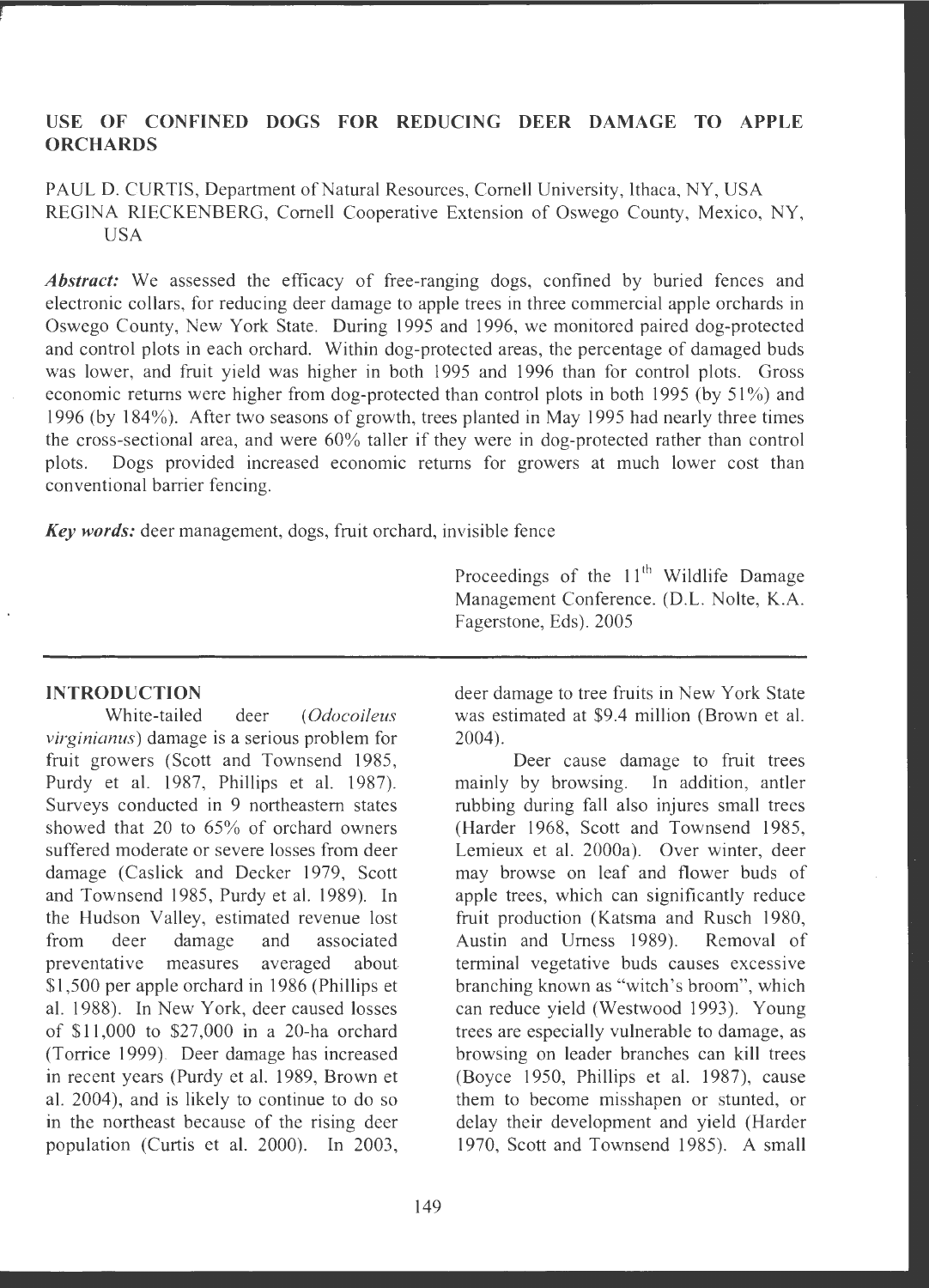increase in the time to first fruit production could have substantial impact on profitability over the life of an orchard (McAninch et al. 1985, Pomerantz et al. 1986). Deer also browse on apple trees during the growing season, feeding on leaves and fruit (Scott and Townsend 1985). The trend toward planting dwarfing rootstocks at high density has increased deer damage by increasing the number of trees and branches within the reach of deer (Caslick and Decker 1979).

Currently, deer damage to agricultural crops is controlled mainly by the use of electric or barrier fencing, and repellents (Porter 1983, Curtis et al. 1994). These methods have been moderately successful for protecting orchards and other crops from deer (Conover and Kania 1987, Hygnstrom and Craven 1988, Swihart and Conover 1988, Lord 1990, Curtis et al. 1994, Mason 1998). However, fencing requires substantial investment in both equipment and labor (Porter 1983, Swihart and Conover 1988, Lord 1997). Also, opening and closing gates when accessing orchards can be frustrating over the long term. Interviews with apple growers indicated they were concerned about fence costs, maintenance, effectiveness, and the economic rate of return for fencing (Purdy et al. 1987).

Some commercial repellents can prevent severe damage under certain conditions for up to 18 weeks (Lemieux et al. 2000b). However, when deer feeding pressure is high, repellents do not always provide adequate protection (Conover 1984). Application costs may also be prohibitive for crops covering large areas (Consumer Reports 1998). Furthermore, reapplications are often necessary (Lord 1990), which increases the labor and material costs.

Shooting deer under the authority of crop depredation permits is another method used by some orchard owners to reduce<br>damage (Purdy et al. 1987). Two damage (Purdy et al. 1987). advantages to this are the relatively low cost, and the obvious and immediate reduction in deer numbers. However, disadvantages are that culling deer is time consuming, reductions are short-term (Purdy et al. 1987), and assessment of efficacy is difficult (Erickson and Giessman 1989). Apple growers are therefore still seeking information about new, more effective methods for controlling deer damage (Purdy et al. 1987). Fruit growers tend to select techniques that have low initial costs, and give immediate rewards in time, money, and/or effort.

We explored the use of dogs for reducing deer damage to fruit orchards. Restrained dogs failed to keep deer out of agricultural crops because deer became accustomed to the dogs and their barking (DeGarmo and Gill 1958). However, Beringer et al. (1994) found that freeranging dogs, confined by a buried fence and electronic collars, were effective in reducing deer damage to a white pine *(Pinus strobus)* plantation. Browse rates were significantly lower in dog-protected plots during the 3-year study. We tested the efficacy of confined dogs for protecting apple orchards in New York.

## **METHODS**

Three commercial apple orchards in central New York were selected: ( 1) Behling Orchards in the town of Mexico; (2) Fruit Valley Orchards in Oswego; and (3) Fowler's Orchard in Fair Haven. During the fall of 1994, an invisible fence system (Off Limits® Crop Protection System, Invisible Fence Co., Inc., Berwyn, PA) was installed at each of these orchards, following the manufacturer's instructions. This system used two free-ranging dogs, and a 12-gauge insulated copper wire that was buried 6 cm deep, and was electrified using a 110-volt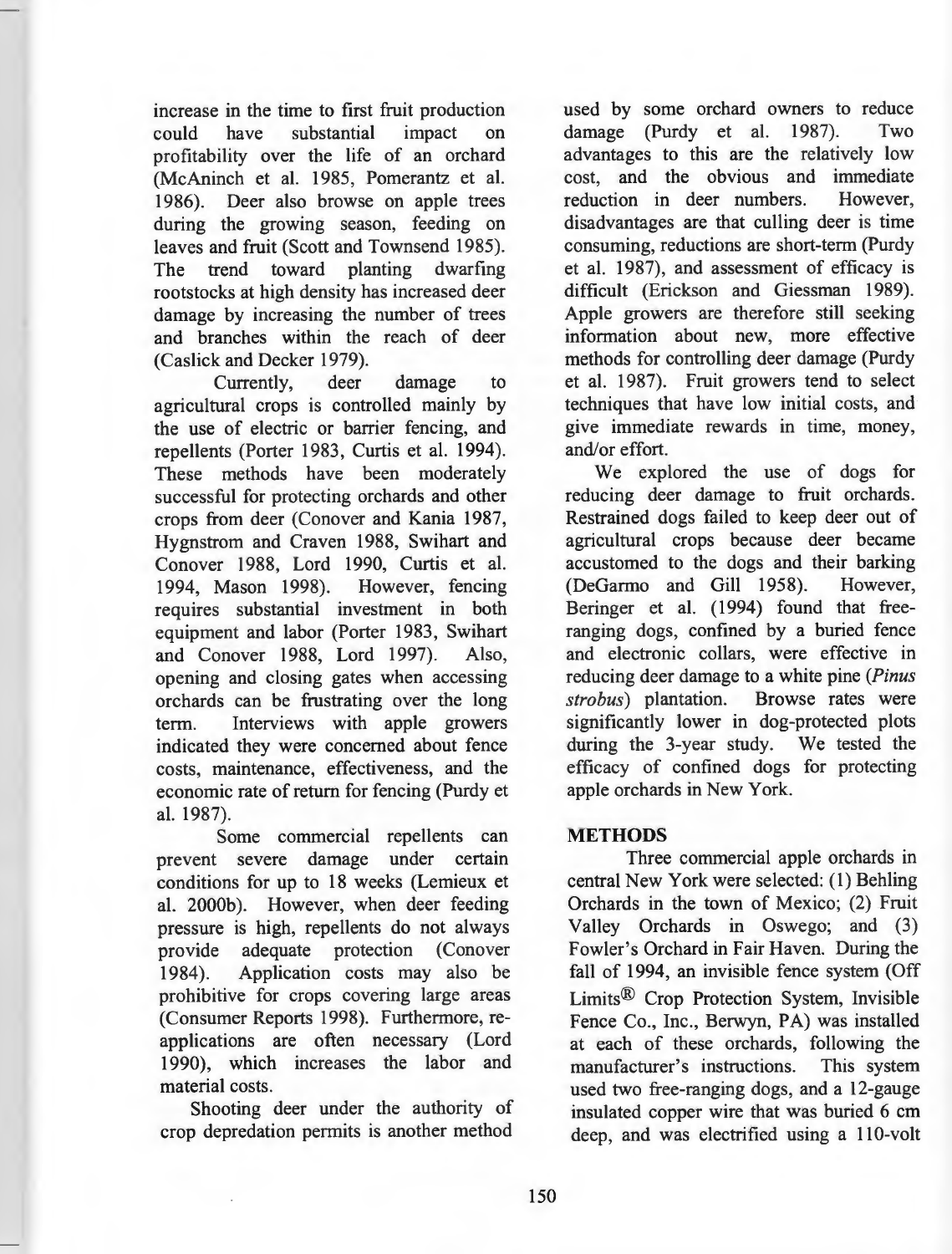power source. The dogs were conditioned to remain within the fenced area through the use of shock collars activated by radiowaves transmitted along the buried wire.

Areas protected by the invisible fences ranged from 4.8 to 6.1 ha, with an adjacent control plot of least 1.6 ha at each location. At Behling Orchards, we enclosed 13- and 15-year-old 'Cortland' trees, planted at a density of 325 trees per hectare. At Fruit Valley Orchards, 5-year-old 'Jonamac' and 'Marshall McIntosh' trees, planted at a density of 850 trees per hectare, were protected. Finally at Fowler's Orchard, the fence enclosed 15- and 20-year-old 'McIntosh' trees, planted at a density of 250 trees per hectare.

We obtained dogs from a local animal shelter, selecting ones that were large, with a heavy coat so they could withstand winter conditions (Beringer et al. 1994), and exhibited a propensity to bark and chase. We selected one Labrador and one Labrador-cross for Behling's, two husky/collie crosses for Fruit Valley, and two German shepherd crosses for Fowler's orchard. The dogs were moved to the treated plots during the fall of 1994, where they were provided with a two-dog kennel, and each dog was fitted with a batterypowered collar that gave the dog a shock if it approached within 2 to 5 m of the buried electronic fence. The dogs were trained to learn the location of the fence boundary over a 1 to 2 week period following the manufacturer's protocols (Beringer et al. 1994).

We randomly selected and marked 50 trees that were located approximately 40 m inside the fence in the treated plots, and 50 that were in the control plots 40 m outside of the fence. The severity of over-winter deer browsing was quantified in April 1995 and 1996 by recording the number of damaged and intact buds on two limbs below 2 m in height on each marked tree in each plot. In both years, twigs that were damaged by deer were counted and cut with pruning shears so that new and prior damage could be distinguished both during and between sampling sessions. Pruned branch tips could be readily distinguished from the more ragged mastication damage to browsed twigs and buds caused by deer.

We assessed the effect of dog-protection on yield by weighing all fruit within deer browsing zone (up to 2 m high) from 20 randomly-selected control trees, and 20 dogprotected trees in September each year. We controlled for the effect of tree size on yield by dividing yield by trunk diameter (Katsma and Rusch 1980). Fruit yield (kg per hectare) was calculated with the formula: trees/ha x mean kg/tree. Gross returns per hectare were determined by multiplying kg/ha x \$/kg.

The \$/kg return was ascertained by grading a 36 kg sub-sample of fruit from each control and treatment plot for color and size. Apples with  $> 50\%$  red color and weighing 141 to 223 g were tray-packed U.S. Extra Fancy; fruit with at least 33 to 50% red color and weighing 88 -140 g were bagged U.S. Fancy; and fruit with  $\leq 33\%$ red color and/or weighing < 88 g were classified as juice apples. These color and size data were converted to \$/kg return to the grower by a commercial apple-packing house (Apple Acre, Lafayette, NY). The prices varied from  $0.16 - 0.54$  \$/kg.

To determine the effect of deer on newly planted apple orchards, 20 'Empire' trees on M.9/111 rootstock were planted in the control and treatment plots at each of the 3 orchards during May 1995. In August of 1995 and 1996, these trees were photographed against a density board with a  $5 \times 5$ -cm<sup>2</sup> grid marking. Based on visual examination of these photographs, we calculated canopy size (canopy crosssectional area in  $cm<sup>2</sup>$ ) by recording the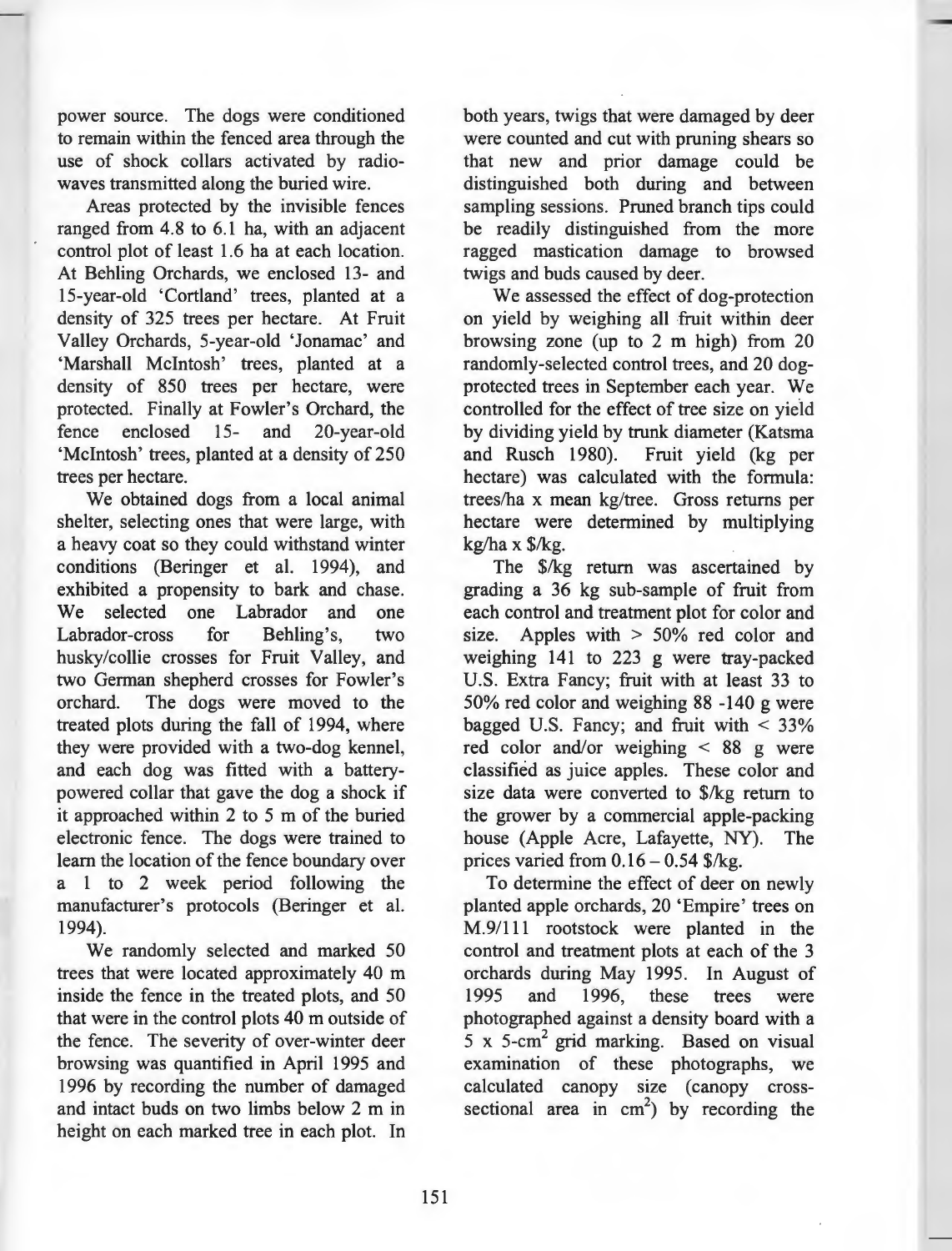number of grid cells that were blocked by foliage or branches, and tree height.

All data sets were analyzed with the SuperANOVA (Abacus Concepts 1989) computer program. Means were compared between treatment and control plots in each orchard, and differences were considered significant at  $P < 0.05$ .

### **RESULTS**

#### **Winter Deer Browsing**

The dogs and invisible fence system was effective for reducing deer browsing during winter. Bud loss in April 1995 was 85% less for dog-protected than control trees  $(1.5\%$  and  $10.1\%$ ,  $P < 0.001$ ; Table 1). The dogs were less effective during the second winter, however, bud loss on protected trees was still 38% less than that for controls  $(15.7\%$  and 25.2%, respectively,  $P < 0.0001$ ; Table 1) in April 1996.

**Table 1. Mean percent bud loss, at three orchards with dog-protected and control areas** *(N=* **<sup>2</sup> limbs/tree for 50 trees in each area within an orchard), Oswego County, NY, 1995 and 1996.** 

|              | Mean percent bud loss |         |             |                            |         |              |  |
|--------------|-----------------------|---------|-------------|----------------------------|---------|--------------|--|
|              | 1995                  |         |             | 1996                       |         |              |  |
| Orchard      | $Dog-$<br>protected   | Control |             | $\log_{\tau}$<br>protected | Control |              |  |
| Behling      | 1.0                   | 6.5     | ${}< 0.001$ | 13.8                       | 25.5    | ${}< 0.0001$ |  |
| Fruit Valley | 0.0                   | 10.4    | ${}< 0.001$ | 20.0                       | 18.9    | N S          |  |
| Fowler       | 3.3                   | 13.4    | ${}< 0.001$ | 13.5                       | 31.3    | ${}< 0.0001$ |  |
| All orchards | 1.5                   | 10.1    | ${}< 0.001$ | 15.7                       | 25.2    | ${}< 0.0001$ |  |

#### **Yield and Returns per Acre**

The dogs were also effective in reducing fruit losses caused by deer damage. The mean yield per mm trunk diameter was higher in dog-protected than control plots by 21% ( $P = 0.065$ ) in 1995, and by 115% ( $P <$  $0.0001$ ) in 1996 (Table 2). Similarly, mean yield per hectare for dog-protected areas was higher than control plots by 37% in 1995, and 128% in 1996 (Table 3).

Economic benefits varied among study orchards and between years within each orchard (Table 3). Fruit Valley experienced the most pronounced difference between dog-protected blocks and control plots. Here, the gross returns per ha were 348% higher in protected than control plots in 1995 and 404% higher in 1996. In other orchards, gross returns from protected plots were between 14% less and 215% more than from control plots. Fowler's Orchard showed the greatest difference in gross returns between years. In 1995, the dog-

protected trees were slightly less profitable (14% lower \$/ha gross return) than the control block. However, in 1996, protected trees yielded 253% more kg fruit per ha than control trees, and the gross return was 215% higher from protected trees. The increase in yield realized from using the invisible fencing system at Behling Orchards was lower in 1996 (1,080 kg/ha) than 1995  $(5,805 \text{ kg/ha})$ . With higher apple prices in 1996, this translated into an additional \$973/ha in returns for dog-protected plots (Table 3).

### **Growth of Young Trees**

Dog-protection had a profound effect on the growth of young trees that were planted during May 1995. Protected trees were 21% taller than controls by August 1995, and 61 % taller in August 1996 (Table 4). Canopy size was also significantly greater for protected than control trees (Table 4). By August 1995, the canopy cross-sectional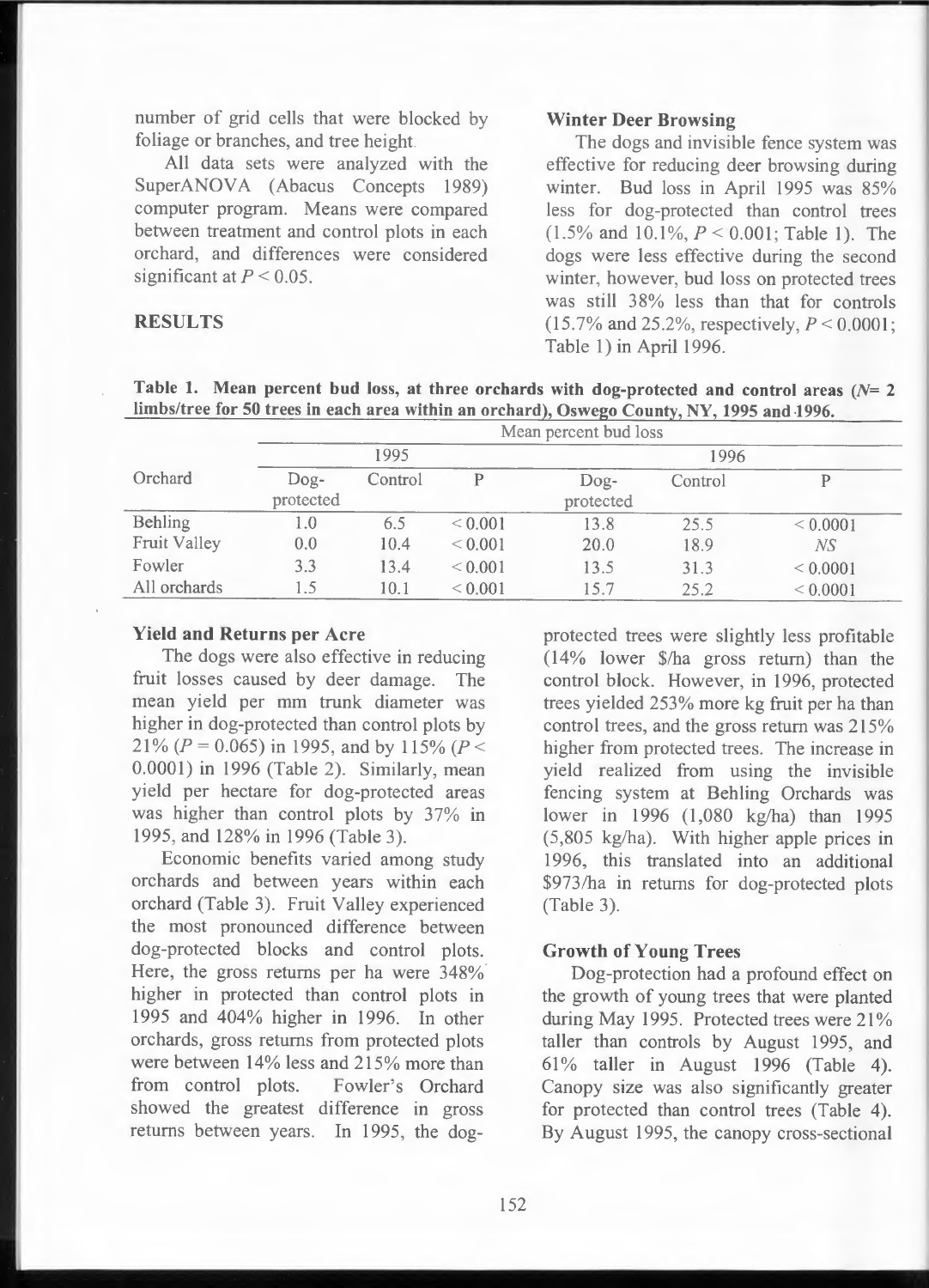area was  $72\%$  larger  $(P < 0.0001)$  in protected trees  $(2,448 \text{ cm}^2)$  than in control trees  $(1,422 \text{ cm}^2; \text{Table 4})$ . By August 1996, the canopy area of protected trees was 169  $% (P < 0.0001)$  larger than that of control trees  $(3,582 \text{ versus } 1,332 \text{ cm}^2, \text{ Table 4}).$ 

**Table 2. Mean fruit yield (kg) per tree, and mean yield per mm trunk diameter for three apple orchards, each with one dog-protected and one control plot, Oswego County, NY, 1995 and 1996.**   $N = 20$  trees in each plot.

|                              | 1995              |         |              | 1996              |         |               |
|------------------------------|-------------------|---------|--------------|-------------------|---------|---------------|
| Orchard                      | Dog-<br>protected | Control | $\mathbf P$  | Dog-<br>protected | Control | $\mathbf{P}$  |
| <b>Behling</b>               |                   |         |              |                   |         |               |
| mean fruit yield/tree        | 56.1              | 38.1    |              | 41.3              | 38.0    |               |
| mean kg yield/mm trunk diam. | 3.7               | 2.5     | ${}_{0.001}$ | 2.7               | 2.5     | <b>NS</b>     |
| Fruit Valley                 |                   |         |              |                   |         |               |
| mean fruit yield/tree        | 12.2              | 2.8     |              | 27.4              | 5.4     |               |
| mean kg yield/mm trunk diam. | 2.0               | 0.6     | ${}_{0.001}$ | 4.0               | 1.1     | ${}_{0.0001}$ |
| Fowler                       |                   |         |              |                   |         |               |
| mean fruit yield/tree        | 42.3              | 55.2    |              | 19.3              | 5.4     |               |
| mean kg yield/mm trunk diam. | 3.0               | 4.1     | ${}_{0.001}$ | 1.8               | 0.4     | ${}_{0.0001}$ |
| All orchards                 |                   |         |              |                   |         |               |
| mean fruit yield/tree        | 36.9              | 32.0    |              | 29.3              | 16.3    |               |
| mean kg yield/mm trunk diam. | 2.9               | 2.4     | $\,<\,$      | 2.8               | 1.3     | < 0.0001      |
|                              |                   |         | 0.0653       |                   |         |               |

| Table 3. Mean fruit yield and economic return for three orchards, each with one dog-protected and   |  |
|-----------------------------------------------------------------------------------------------------|--|
| one control plot, Oswego County, NY, 1995 and 1996. $N = 20$ trees for each area within an orchard. |  |

|                          | 1995          |         | 1996          |         |  |
|--------------------------|---------------|---------|---------------|---------|--|
| Orchard                  | Dog-protected | Control | Dog-protected | Control |  |
| Behling                  |               |         |               |         |  |
| mean fruit yield (kg/ha) | 18,045        | 12,240  | 13,275        | 12,195  |  |
| mean \$/kg               | 0.17          | 0.16    | 0.26          | 0.21    |  |
| mean \$/ha               | 3,098         | 1,988   | 3,513         | 2,540   |  |
| <b>Fruit Valley</b>      |               |         |               |         |  |
| mean fruit yield (kg/ha) | 10,260        | 2,340   | 23,085        | 4,500   |  |
| mean \$/kg               | 0.32          | 0.32    | 0.35          | 0.35    |  |
| mean \$/ha               | 3,325         | 743     | 7,978         | 1,583   |  |
| Fowler                   |               |         |               |         |  |
| mean fruit yield (kg/ha) | 10,485        | 13,680  | 4,770         | 1,350   |  |
| mean \$/kg               | 0.29          | 0.26    | 0.48          | 0.54    |  |
| mean \$/ha               | 3,060         | 3,538   | 2,283         | 725     |  |
| All orchards             |               |         |               |         |  |
| mean fruit yield (kg/ha) | 12,915        | 9,405   | 13,725        | 6,030   |  |
| mean \$/kg               | 0.26          | 0.25    | 0.36          | 0.36    |  |
| mean \$/ha               | 3,160         | 2,090   | 4,590         | 1,615   |  |

**Table 4. Mean tree height and canopy cross sectional area for newly-planted trees in three orchards, each with one dog-protected and one control plot, Oswego County, NY 1995 and 1996.** *N*  = **20 trees in each plot.** 

1995 1996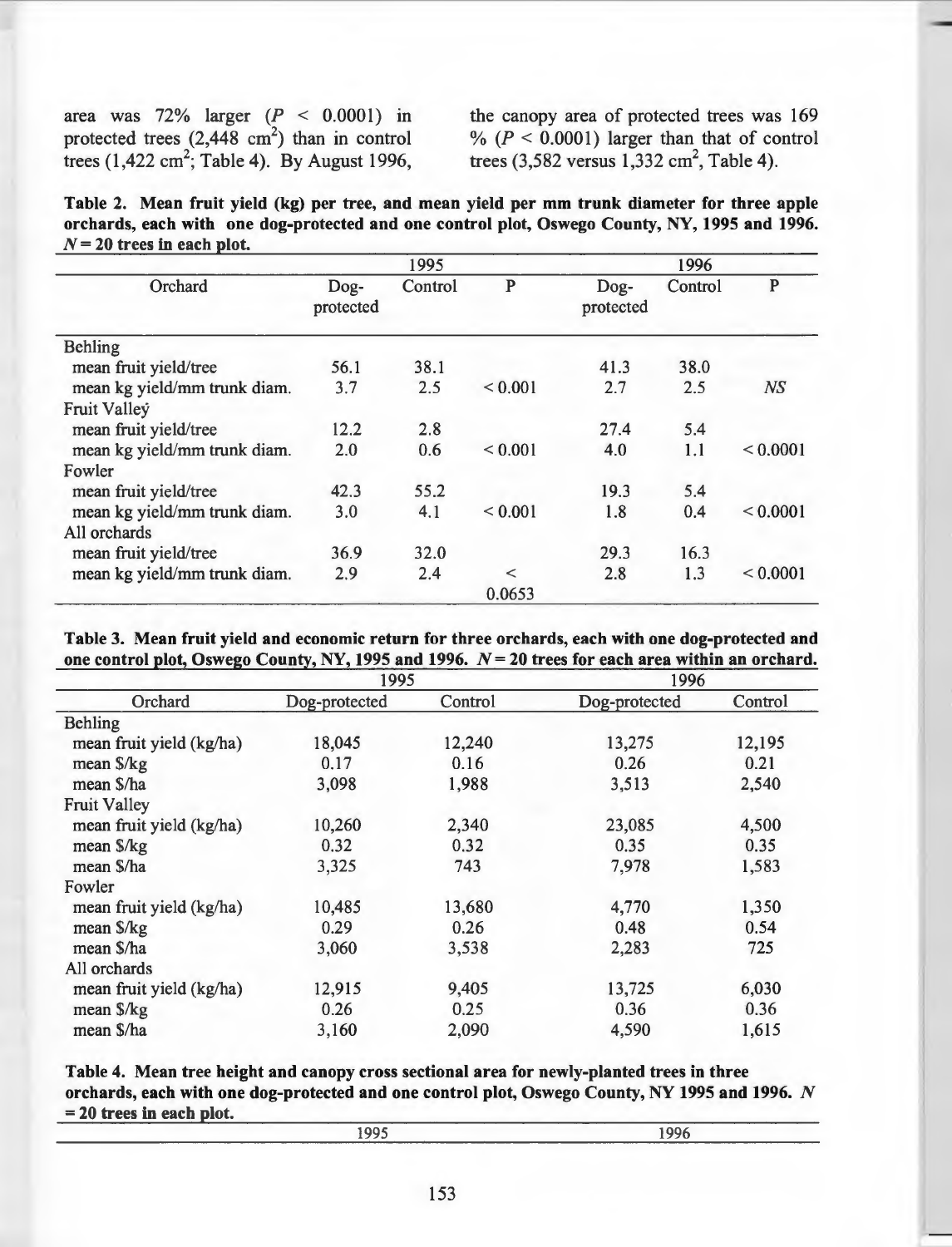| Orchard                  | Dog-protected | Contro | P            | Dog-protected | Control | P            |
|--------------------------|---------------|--------|--------------|---------------|---------|--------------|
|                          |               |        |              |               |         |              |
| Behling                  |               |        |              |               |         |              |
| mean tree height (cm)    | 113.4         | 84.0   |              | 138.2         | 73.4    |              |
| mean canopy size $(cm2)$ | 1836          | 1062   | $<$ 5 0.0001 | 3024          | 1098    | $<$ 5 0.0001 |
| <b>Fruit Valley</b>      |               |        |              |               |         |              |
| mean tree height (cm)    | 121.7         | 107.2  |              | 171.1         | 118.3   |              |
| mean canopy size $(cm2)$ | 3168          | 2250   | < 50.0003    | 5166          | 2178    | $<$ 5 0.0001 |
| Fowler                   |               |        |              |               |         |              |
| mean tree height (cm)    | 131.2         | 122.2  |              | 136.2         | 85.4    |              |
| mean canopy size $(cm2)$ | 2322          | 936    | < 50.0001    | 2538          | 738     | $<$ 5 0.0001 |
| All orchards             |               |        |              |               |         |              |
| mean tree height (cm)    | 122.1         | 101.1  |              | 148.5         | 92.3    |              |
| mean canopy size $(cm2)$ | 2448          | 1422   | ${}< 0.0001$ | 3582          | 1332    | ${}< 0.0001$ |

#### **DISCUSSION**

The invisible fence system significantly reduced bud loss during both winters of the study. However, the system was less effective during the second winter (reduction in bud loss of 85% and 38% in 1995 and 1996, respectively). The first winter was relatively mild in central New York State, but the second was more severe. Annual snowfall was 253 cm during the winter of 1994-1995, and 584 cm during 1995-1996. Mean monthly temperatures during winter (November to March) were  $0.9^{\circ}$ C and  $-2.6^{\circ}$ C for the first and second winters, respectively (Oswego East weather station, Northeast Regional Climate Center). Consequently, feeding pressure by deer was considerably higher during the second winter, as shown by the higher mean percentage of buds lost in control plots (25.2% in 1996 vs. 10.1% in 1995). When feeding pressure from deer is higher, crop protection strategies tend to be less effective (Byers et al. 1990, Andelt et al. 1991, Andelt et al. 1992). Thus, the lower efficacy of the dog-protection system during the second winter was partly due to increased feeding pressure from deer. Also, because of the deeper snow during the second winter, the dogs were less able to run easily and therefore less able to chase deer from protected blocks. With milder weather, the

dog and invisible fence system was more effective during the first winter (86% reduction in bud loss).

Dog-protected trees also produced a higher yield (kg fruit/mm trunk diameter) than control trees both years. The difference was less pronounced for the 1995 harvest (21% greater) than in 1996 (115% greater). However, overall bud loss was greater in 1996 than in 1995, and the dogs were less effective in 1996 (85% and 37% less on dog-protected than for control trees during winter 1995 and 1996, respectively). Bud losses of less than 20% had little effect on <sup>y</sup>ie ld (Katsma and Rusch 1980, Austin and Urness  $\cdot$ 1989). In our study, bud loss for both control and protected trees was less than 10.5% during the first year, and yield was similar in both plot types (2.4 and 2.9 kg/mm trunk diameter on control and protected trees, respectively). During the second winter, despite higher foraging pressure from deer, the dogs succeeded in keeping bud loss below 20% in the fenced <sup>p</sup>lots, and the yield from these trees was the same in the second year (2.8 kg/mm trunk diameter) as in the first. However, control trees lost  $25.1\%$  of their buds during the second winter and their fruit yield was considerably lower in the second year than the first (1.3 versus 2.4 kg/mm trunk diameter). Our results therefore support the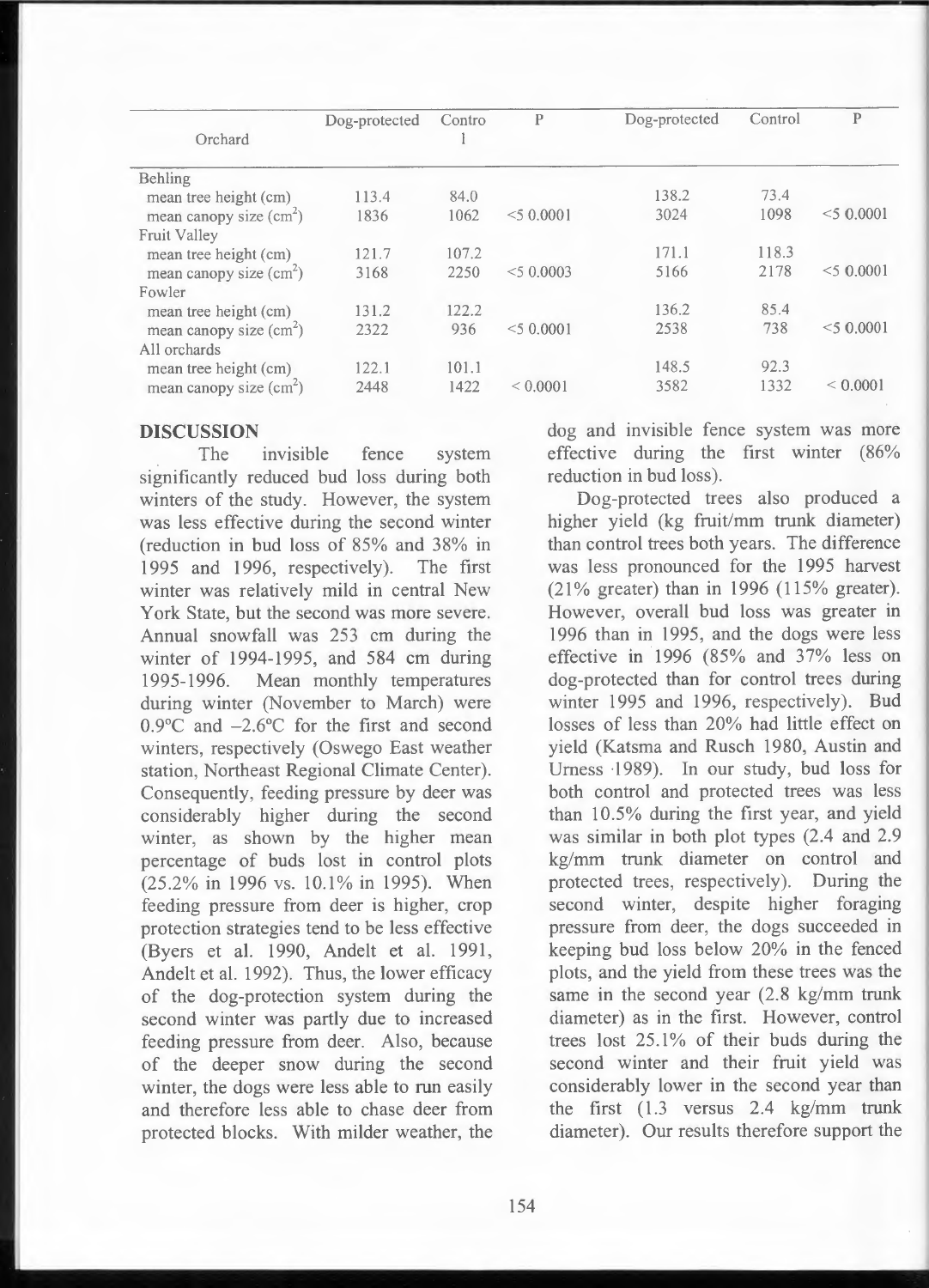findings that bud losses of less than 20% have little effect on yield (Katsma and Rusch 1980, Austin and Urness 1989), and that bud losses greater than 20% may reduce yield (Austin and Urness 1989). However, the threshold at which bud loss affects apple yield may vary with tree variety, because some varieties may partially compensate for loss of fruit buds on one branch by retaining more fruit per blossom cluster on another (Katsma and Rusch 1980).

The invisible fence system was installed at Fruit Valley Orchard approximately three years before the start of this trial. Hence the higher financial gain there, as compared

with the other orchards, indicated that growers may see increased benefits from using this system over time as deer behavior and foraging patterns change.

We attributed the 14% reduction in gross return from employing the dogprotection system at Fowler's Orchard in 1995 to the fact that this orchard had not been uniformly pruned that year. In 1996, we pruned these trees to correct for canopy size and the results were more favorable, with protected trees yielding 253% more kg fruit per ha than control trees, and an increase in gross return (\$/ha) of 215%.

We confirmed that deer browsing may reduce the growth potential for young trees, both in terms of their height and canopy area (Mower et al. 1997). This can be serious for growers because establishing good tree structure during the early years is critical for economic returns from high-density orchards (Westwood 1993). With investments ranging from approximately \$7,500 to \$19,500 per ha, depending on the planting system and area (White and DeMarree 1992), profitability depends on bringing an orchard into production as soon as possible. The invisible fence system protected the young trees we planted. These trees presumably will achieve their projected break-even date (approximately 8 to 10 years), and thereafter will result in potential annual gross returns of \$7,000 to \$8,000 per ha (White and DeMarree 1992). Thus, invisible fencing with dogs can be an effective way to protect the substantial investment for high-density orchards and help ensure future profitability. Furthermore, costing approximately \$5,700 to protect a 20-ha block , the invisible fence system is considerably less expensive to install than woven-wire or conventional electric fencing  $(\$48,000$  and  $\$28,000$ . respectively for the same area; Curtis et al. 1994).

Our results indicate that the maximum benefit from using the dog-protection system may be experienced several years after the system is installed. Also, growers must use proper pruning and orchard management practices. Less impressive results can be expected in situations where attention is not given to the entire orchard management system.

Apple growers must realize that the invisible fence system acts more as a deer repellent rather than a physical barrier. Some damage to trees must be expected even in years with relatively light deerforaging pressure. Also, in addition to deer damage, other factors may affect yield and gross return, such as weather conditions, apple variety, and disease prevalence. At a specific site, the availability of alternative forage, population densities and movement patterns of deer, location of winter cover, and weather conditions (e.g., deep snowfall) may influence the success of the invisible fence system, or any other deer deterrent. Despite the inherent variability between years, we were able to demonstrate significant economic benefits from using this system to control deer damage to orchards in both years of this study. In addition to protecting orchards and pine plantations (Beringer et al. 1994), this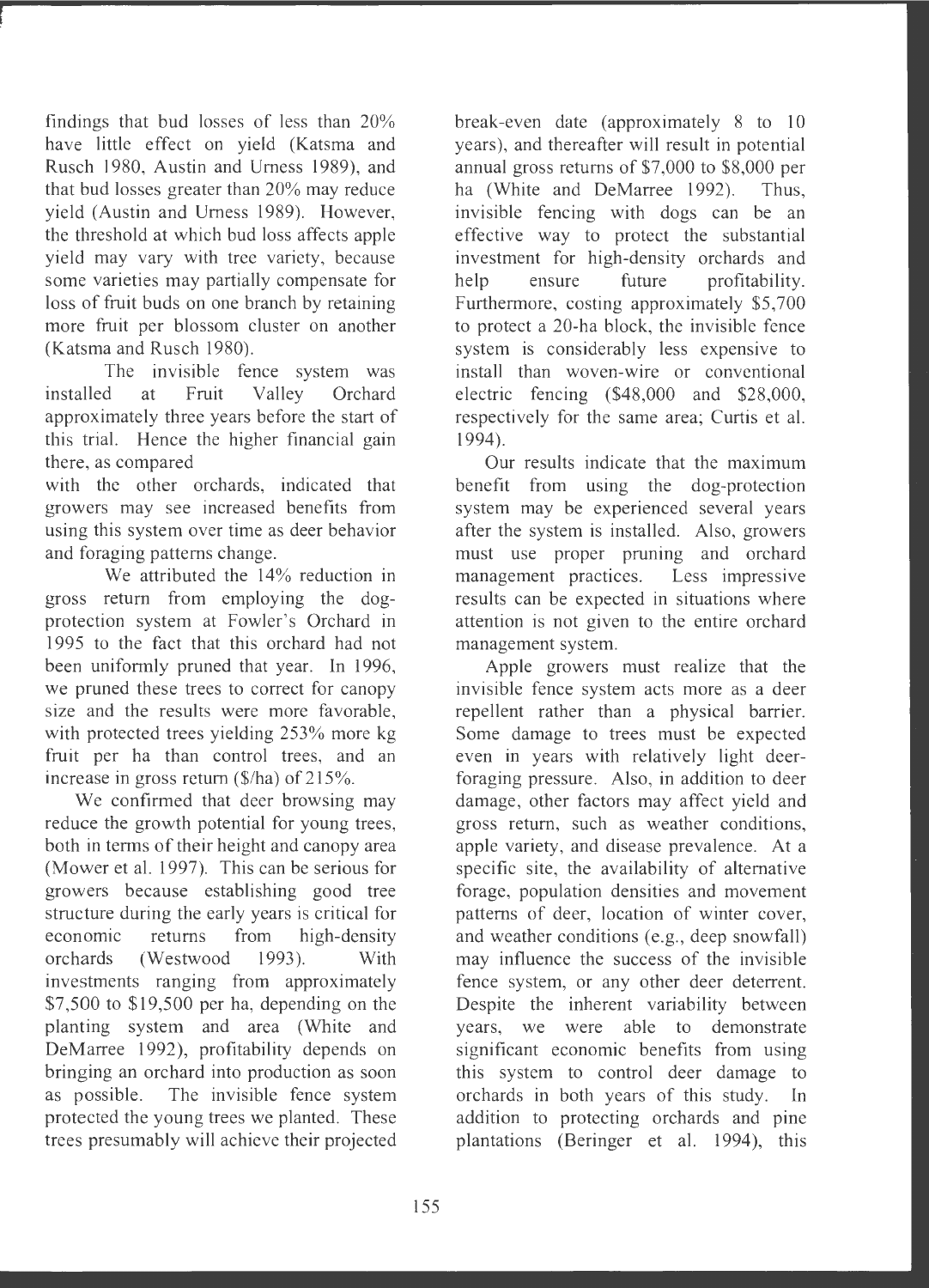control technique may be useful for protecting other crops from deer damage.

### **ACKNOWLEDGEMENTS**

This study would not have been possible without the cooperation of the three owners of the study orchards; E. Behling, H. Fowler, and J. Torrice. We thank G. White and A. DeMarree for information on orchard economics. We are also grateful to I. Merwin for helpful comments on an early draft of the manuscript. E. Rowland provided technical assistance with manuscript preparation.

#### **LITERATURE CITED**

- ABACUS CONCEPTS. 1989. SuperANOVA. Accessible General Linear Modeling. Abacus Concepts, Inc., Berkeley, CA, USA.
- ANDELT, **W .F.,** D.L. BAKER, AND **K.P.**  BURNHAM. 1992. Relative preference of captive cow elk for repellent-treated diets. Journal of Wildlife Management 56:164-173 .
- $\sim$ **K.P.** BURNHAM, AND J.A. MANNING. 1991. Relative effectiveness of repellents for reducing mule deer damage. Journal of Wildlife Management 55:341-347.
- AUSTIN, D.D., AND P.J. URNESS. 1989. Evaluating production losses from mule deer depredation in apple orchards. Wildlife Society Bulletin 7:61-165.
- BERINGER, J., L.P. HANSEN, R.A. HEINEN, AND N.F. GIESSMAN. 1994. Use of dogs to reduce damage by deer to a white pine plantation. Wildlife Society Bulletin 22:627-632.
- BOYCE, A.P. 1950. Orchard damage. Michigan Conservationist 19:9-10.
- BROWN, T.L., DJ. DECKER, AND P.O. CURTIS. 2004. Farmers' estimates of economic damage from white-tailed deer in New York State. Human Dimensions Research Unit Series No. 04-3. Department of Natural Resources, NY State College Agriculture and Life

Sciences, Cornell University, Ithaca, NY, USA.

- BYERS, R.E., D.H. CARBAUGH, AND C.N. PRESLEY. 1990. Screening of odor and taste repellents for control of whitetailed deer browse to apples or apple shoots. Journal of Environmental Horticulture 8:185-189.
- CASLICK, J.W., AND D.J. DECKER. 1979. Economic feasibility of a deer-proof fence for apple orchards. Wildlife Society Bulletin 7:173-175.
- CONOVER, **M.R.** 1984. Effectiveness of repellents in reducing deer damage in nurseries. Wildlife Society Bulletin 12:399-404.
	- , AND G.S. KANIA. 1987. Effectiveness of human hair, BGR, and a mixture of blood meal and peppercorns in reducing deer damage to young apple trees. Proceedings of the Eastern Wildlife Damage Control Conference 3:97-101.
- CONSUMER REPORTS. 1998. When bambi eats your flowers. Consumer Reports 63:32- 33.
- CURTIS, P.D., M.J. FARGIONE, AND M.E. RICHMOND. 1994. Preventing deer damage with barrier, electrical, and behavioral fencing systems. Proceedings of the Vertebrate Pest Conference 16:223-227.
- , **A.M.** MOEN, J.W. ENCK, SJ. RILEY, DJ. DECKER, AND G.F. MATIFELD. 2000. Approaching the limits of traditional hunter harvest for managing white-tailed deer populations at the landscape level. Human Dimensions Research Unit, Series No. 00-4, Department of Natural Resources, Cornell University, Ithaca, NY, USA.
- DEGARMO, W.R., AND J. GILL. 1958. West Virginia whitetails. Commission Bulletin 4, West Virginia Division of Game Charleston, WV, USA. Conservation Management,
- ERICKSON, D.W., AND N.F. GIESSMAN. 1989. In my experience - review of a program to alleviate localized deer damage. Wildlife Society Bulletin 17:544-548.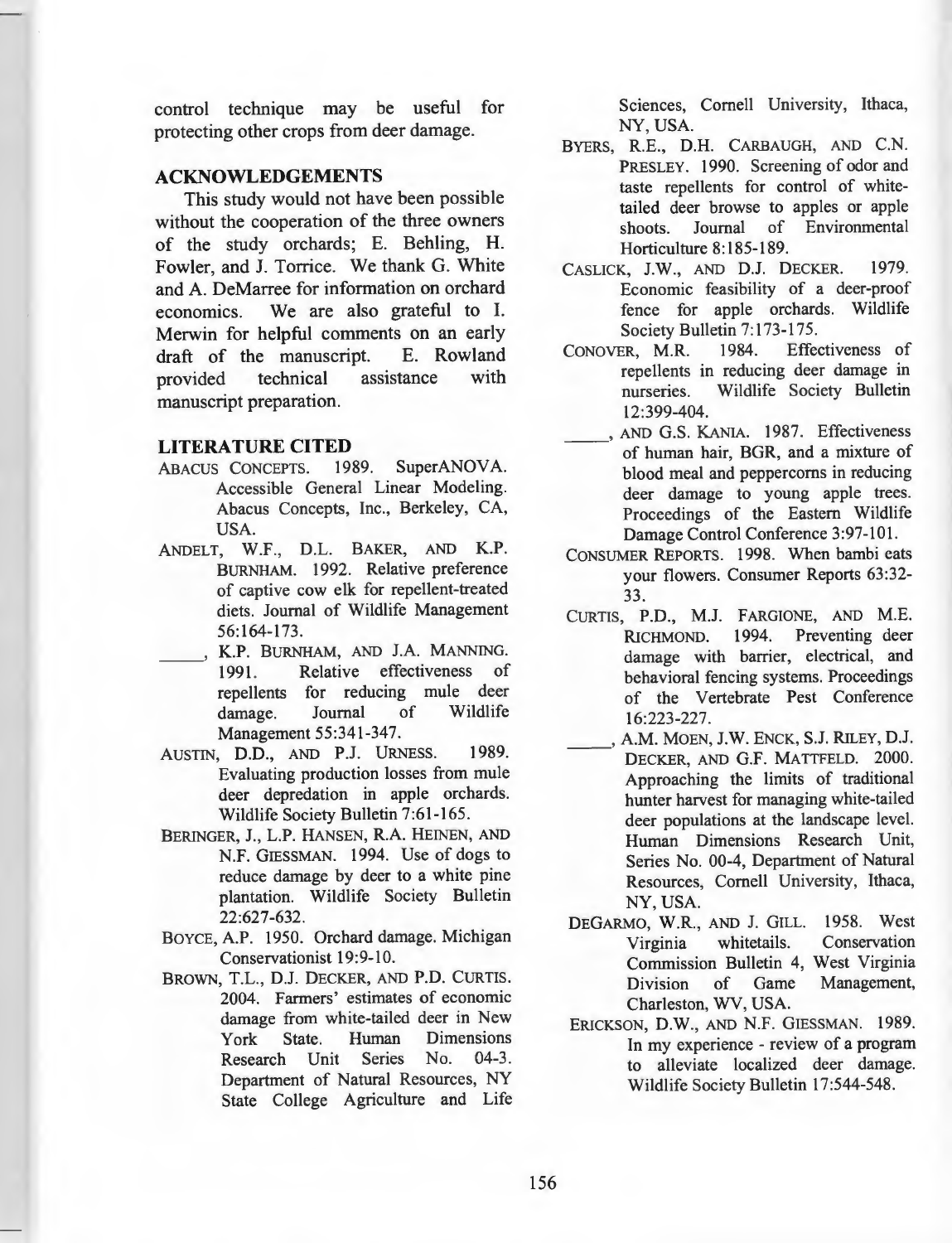- HARDER, J.D. 1968. A literature review on orchard damage by deer. Colorado Department of Game, Fish and Parks Special Report 12.
- 1970. Evaluating deer use of orchards in western Colorado. Transactions of the North American Wildlife and Natural Resources Conference 35:35-47.
- HYGNSTROM, S.E., AND S.R. CRAVEN. 1988.<br>Electric fences and commercial fences and commercial repellents for reducing deer damage in cornfields. Wildlife Society Bulletin I 6:291-296.
- KATSMA, D.E., AND D.H. RUSCH. 1980. Effects of simulated deer browsing on branches of apple trees. Journal of Wildlife Management 44:603-612.
- LEMIEUX, N.C., B.K. MAYNARD, AND W.A. JOHNSON. 2000a. A regional survey of deer damage throughout northeast nurseries and orchards. Journal of Environmental Horticulture 18: 1-4.
- $\Box$ , AND  $\Box$ . 2000b. Evaluation of commercial deer repellents on ornamentals in nurseries. Journal of Environmental Horticulture 18:5-8
- LORD, W.G. 1990. Controlling deer damage in New England orchards. New England Fruit Meetings 96: 130-132 .
- 1997. Controlling deer using conventional approaches. New England Fruit Meetings 103:100-101.
- MASON, J.R. 1998. Mammal repellents: Options and considerations for development. Proceedings of the Vertebrate Pest Conference 18:325-329.
- MCANINCH, J.B., M.R. ELLINGWOOD, M.J. FARGIONE, AND P. PICONE. 1985. Assessing deer damage in young fruit orchards. Proceedings of the Eastern Wildlife Damage Control Conference 2:215-223.
- MOWER, K.J., T.W. TOWNSEND, AND W.J. TYZNIK. 1997. White-tailed deer damage to experimental apple orchards in Ohio. Wildlife Society Bulletin 25:337-343.
- PHILLIPS, M., C.G. FORSHEY, G.B. WHITE, AND M.E. RICHMOND. 1987. The economic impact of wildlife damage on Hudson

Valley orchards. Proceedings of the Eastern Wildlife Damage Control Conference 3:66-83.

- \_\_ , \_\_ , \_\_ ,AND . 1988. The economic impact of wildlife damage on Hudson Valley orchards. Pages 65-82 *in*  D.J. Decker, and G.R. Goff, editors. Valuing wildlife: Economic and social perspectives. Westview Press, Boulder, CO, USA.
- POMERANTZ, G.A., L. MATTEI, DJ. DECKER, AND T.L. BROWN. 1986. Identifying and evaluating parameters for deer damage mitigation programs. Human Dimensions Research Unit Series No. 86-8. Department of Natural Resources, NY State College Agriculture and Life Sciences, Cornell University, Ithaca, NY, USA.
- PORTER, W.F. 1983. A baited electric fence for controlling deer damage to orchard seedlings. Wildlife Society Bulletin I I :325-327.
- PURDY, K.G., T.L. BROWN, D.J. DECKER, AND J.W. ENCK. 1989. Deer management in New York's Hudson Valley region: An assessment of the interests and opinions of three key constituencies. Human Dimensions Research Unit Series 89-1. Department of Natural Resources, New York State College of Agriculture and Life Sciences, Cornell University, Ithaca, NY, USA.
- W.F. SIEMER, G.A. POMERANTZ, AND T.L. BROWN. 1987. Deer damage control preferences and use decisions of New York orchardists. Proceedings of the Eastern Wildlife Damage Control Conference 3:118-127.
- SCOTT, J.D., AND T.W. TOWNSEND. 1985. Characteristics of deer damage to commercial tree industries of Ohio. Wildlife Society Bulletin 13:135-143.
- SWIHART, **R.K.,** AND **M.R.** CONOVER. 1988. Strategies for reducing wildlife damage in orchards. Bulletin No. 855, Connecticut Agricultural Experiment Station, New Haven, CT, USA.